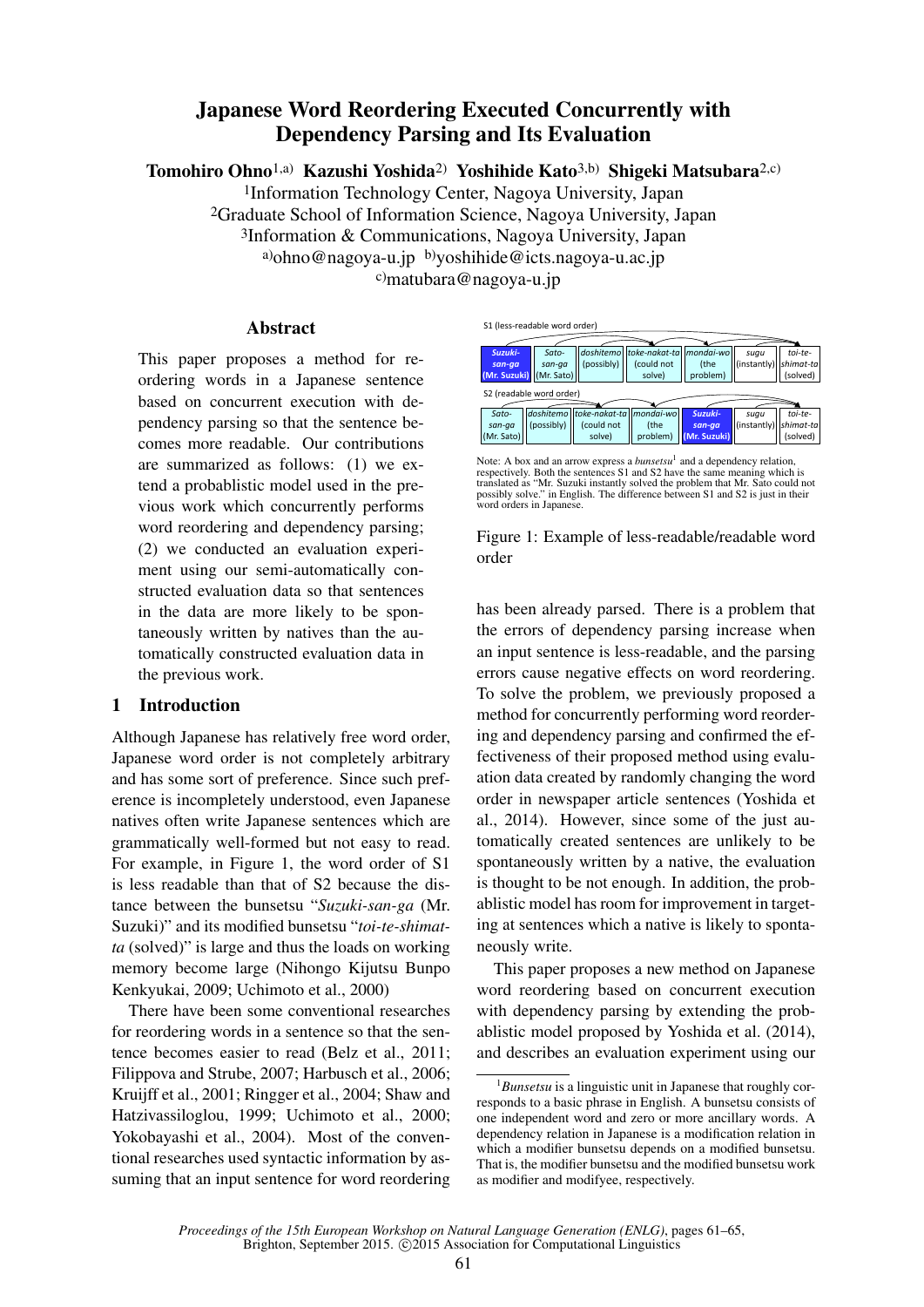evaluation data semi-automatically constructed by adding human judgement after automatically changing word order in newspaper article sentences. The experimental results showed the effectiveness of our method.

# 2 Word Order and Dependency

In this section, we discuss the relation between word order and dependency in a Japanese sentence using the example shown in Figure 1.

On the ground that dependency is one of fundamental contributing factors which decide the appropriate word order (Nihongo Kijutsu Bunpo Kenkyukai, 2009), the conventional method (Uchimoto et al., 2000) reordered words using syntactic information obtained by dependency parsing which was assumed to be beforehand performed. However, the accuracy of dependency parsing decreases when an input sentence has lessreadable word order such as S1 because dependency parsers are usually trained on syntactically annotated corpora in which sentences have the readable word order such as S2.

On the other hand, if word reordering is performed before dependency parsing, the accuracy of the word reordering is thought to decrease because syntactic information can not be utilized. In fact, to change the word order in S1 to the appropriate one such as S2, it is necessary to comprehend the dependency structure of S1.

The above discussion indicates that word reordering and dependency parsing depend on each other. Therefore, we can consider it is more desirable to concurrently perform the two processes than to sequentially perform them.

# 3 Word Reordering Method

In our method, a sentence, on which morphological analysis and bunsetsu segmentation have been performed, is considered as the input. We assume that the input sentence might have word order which is not easy to read but grammatically well-formed. Our method identifies the suitable word order which is easy to read by being executed concurrently with dependency parsing.

We realize the concurrent execution of dependency parsing and word reordering by searching for the maximum-likelihood pattern of word order and dependency structure for an input sentence. We use the same search algorithm as one proposed by Yoshida et al. (2014), which can efficiently find the approximate solution from a huge number of candidates of the pattern by extending CYK algorithm used in conventional dependency parsing. In this paper, we refine the probabilistic model proposed by Yoshida et al. (2014) to improve the accuracy. Note our method reorders bunsetsus in a sentence without paraphrasing and does not reorder morphemes within a bunsetsu. In addition, we assume there are not any inverted structures and commas in an input sentence.

# 3.1 Probabilistic Model for Word Reordering

When a sequence of bunsetsus in an input sentence  $B = b_1 \cdots b_n$  is provided, our method identifies the structure S which maximizes  $P(S|B)$ . The structure S is defined as a tuple  $S = \langle O, D \rangle$  where  $O =$  ${o_{1,2}, o_{1,3}, \dots, o_{1,n}, \dots, o_{i,j}, \dots, o_{n-2,n-1}, o_{n-2,n}},$  $o_{n-1,n}$ } is the word order pattern after reordering and  $D = \{d_1, \dots, d_{n-1}\}\$ is dependency structure. Here,  $o_{i,j}$   $(1 \leq i \leq j \leq n)$  expresses the order between  $b_i$  and  $b_j$  after reordering.  $o_{i,j}$  is 1 if  $b_i$  is located before  $b_j$ , and is 0 otherwise. In addition,  $d_i$  expresses the dependency relation whose modifier bunsetsu is  $b_i$ .

In the probablistic model proposed by Yoshida et al. (2014),  $P(S|B)$  was calculated as follows:

$$
P(S|B) = P(O, D|B)
$$
  
=  $\sqrt{P(O|B) \times P(D|O, B)}$  (1)  
 $\times \sqrt{P(D|B) \times P(O|D, B)}$ 

We extend the above model and calculate  $P(S|B)$ as follows:

$$
P(S|B) = \{P(O|B) \times P(D|O,B)\}^{\alpha}
$$
  
 
$$
\times \{P(D|B) \times P(O|D,B)\}^{1-\alpha}
$$

where  $\alpha$  is a weight and  $0 \leq \alpha \leq 1$ . Formula (2) is obtained for the weighted geometric average<sup>2</sup> between the following two Formulas (3) and (4).

$$
P(O, D|B) = P(O|B) \times P(D|O, B)
$$
 (3)  

$$
P(O, D|B) = P(D|B) \times P(O|D, B)
$$
 (4)

Here, Formulas (3) and (4) are derived by expanding  $P(O, D|B)$  based on multiplication theorem. Formula (3) is thought to represent the processing flow in which dependency parsing is executed after word reordering, and Formula (4) is thought to

 $2$ We pre-experimentally confirmed that the calculated result of the weighted geometric average was better than that of the weighted arithmetic average.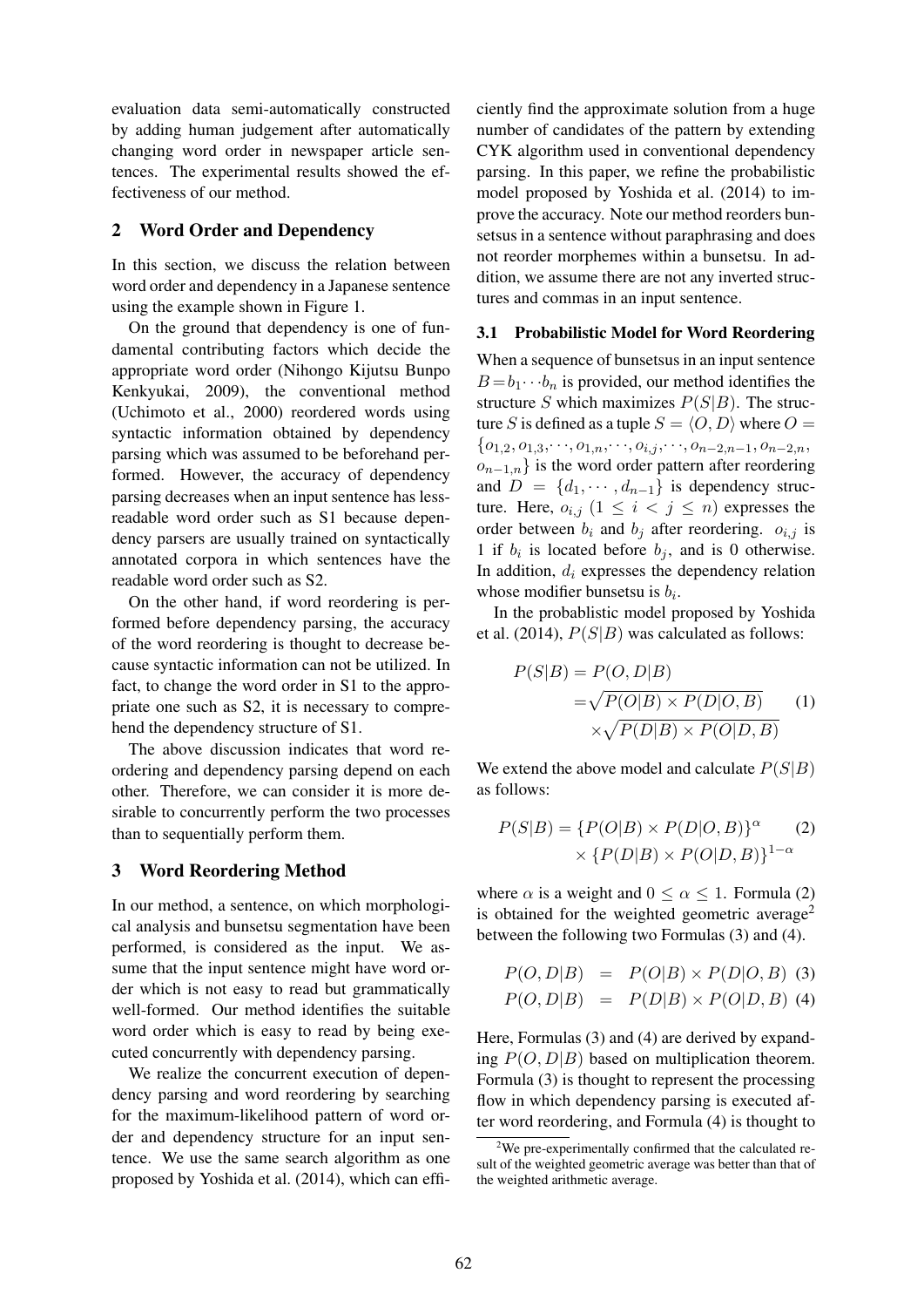

Figure 2: Relationships among Formulas  $(2) - (4)$ .

represent the inverse flow. According to the probability theory, the calculated result of Formula (2) is equal to those of Formulas (3) and (4). However, in practice, since each factor in the formulas is estimated based on a training corpus, the results of these formulas are different from each other.

Figure 2 shows a conceptual diagram which represents relations among Fomulas  $(2) - (4)$ . If an input sentence has low adequacy of word order, it is thought that performing word reordering before dependency parsing enables  $S = \langle O, D \rangle$  to be identified with higher accuracy, and thus, we can conceive an idea of calculating  $P(O, D|B)$ by Fomula (3). Conversely, if an input sentence has high adequacy of word order, it is probably better to perform word reordering after dependency parsing, and thus, we can think of calculating  $P(O, D|B)$  by Fomula (4). Therefore, we mix Formulas (3) and (4) by adjusting the weight  $\alpha$  depending on the adequacy of word order in an input sentence, instead of using the constant 0.5 in the previous model proposed by Yoshida et al. (2014).

Each factor in Formula (2) is estimated by the maximum entropy method in the same approximation procedure as that of Yoshida et al. (2014).

#### 4 Experiment

To evaluate the effectiveness of our method, we applied our method to less-readable sentences artificially created by changing the word order of Japanese newspaper article sentences, and evaluated how much our method could reproduce the word order of the original sentences.

#### 4.1 Construction of Evaluation Data

From a viewpoint of utilizing our method for support revision, it is desirable to use less-readable sentences spontaneously written by Japanese natives in the experiment. However, it is not easy to collect a large amount of pairs composed of such a sentence and the corresponding sentence which was modified by hand so that the word order becomes readable, and also, such data is unavailable. In addition, since spontaneously written sentences have many factors other than word order which decrease the readability, it is difficult to conduct the evaluation with a focus solely on word order.

Therefore, our previous work (Yoshida et al., 2014) artificially generated sentences which were not easy to read, by just automatically changing the word order of newspaper article sentences in Kyoto Text Corpus<sup>3</sup> based on the dependency structure. However, just automatically changing the word order may create sentences which are unlikely to be written by a native. To solve the problem, we semi-automatically constructed the evaluation data by adding human judgement. That is, if a subject judges that a sentence generated by automatically changing the word order in the same way as the previous work (Yoshida et al., 2014) may have spontaneously written by a native. Our constructed data has 552 sentences including 4,906 bunsetsus.

#### 4.2 Outline of Experiment

Since our method needs to decide the weight  $\alpha$  in Formula (2) in advance, we conducted 5-fold cross validation using the evaluation data constructed in Section 4.1. Concretely, we divided 552 sentences into 5 sets, and then, we repeated an experiment 5 times, in which we used one set from among 5 sets as the test data and the others as the held-out data to decide  $\alpha$ . As the training data to estimate each probability in Formula (2), we used 7,976 sentences in Kyoto Text Corpus, which were different from the 552 sentences. Here, we used the Maximum Entropy Modeling Toolkit for Python and  $C++^4$  with the default options except "-i (iteration) 1000."

In the evaluation of word reordering, we obtained the complete agreement (the percentage of the sentences in which all words' order completely agrees with that of the original sentence)

<sup>3</sup> http://nlp.ist.i.kyoto-u.ac.jp/EN/

<sup>4</sup> http://homepages.inf.ed.ac.uk/lzhang10/maxent\_ toolkit.html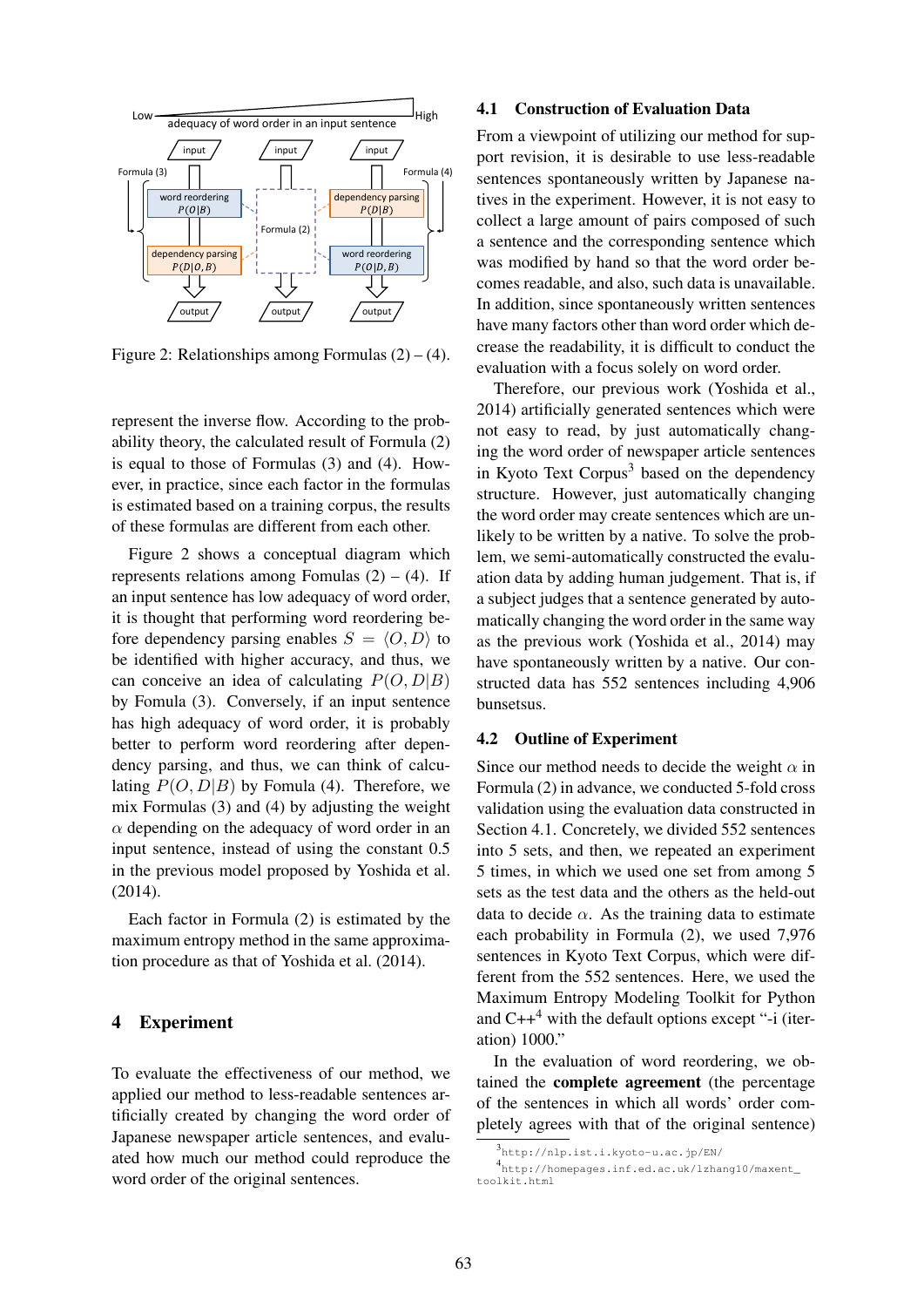Table 1: Experimental results (word reordering)

|                                                                                                                                                                       | pair agreement                                   | complete agreement |  |  |
|-----------------------------------------------------------------------------------------------------------------------------------------------------------------------|--------------------------------------------------|--------------------|--|--|
|                                                                                                                                                                       | our method 83.82% (19,474/23,232)                | 30.98% (171/552)   |  |  |
| Yoshida                                                                                                                                                               | 82.90% (19,259/23,232) <sup>*</sup>              | 30.25% (167/552)   |  |  |
|                                                                                                                                                                       | sequential 1 82.39% (19,140/23,232) <sup>*</sup> | 26.99% (149/552)*  |  |  |
|                                                                                                                                                                       | sequential 2 83.35% (19,365/23,232)              | 26.63% (147/552)*  |  |  |
|                                                                                                                                                                       | input order 76.78% (17,838/23,232) <sup>*</sup>  | $0\%$ $(0/552)^*$  |  |  |
| $\mathbf{M}_{\text{max}}$ . The communication of $\mathbf{L}_{\text{max}}$ is the $\Phi$ of $\mathbf{M}_{\text{max}}$ in the contraction of $\mathbf{L}_{\text{max}}$ |                                                  |                    |  |  |

Note: The agreements followed by  $*$  differ significantly from those of our method (McNemar's test;  $p < 0.05$ ).

and pair agreement (the percentage of the pairs of bunsetsus whose word order agrees with that in the original sentence), which are defined by Uchimoto et al. (2000). Here, when deciding  $\alpha$  using the held-out data, we calculate the  $\alpha$  to two places of decimals which maximizes the pair agreement. In the evaluation of dependency parsing, we obtained the dependency accuracy (the percentage of correctly analyzed dependencies out of all dependencies) and sentency accuracy (the percentage of the sentences in which all the dependencies are analyzed correctly), which were defined by Uchimoto et al. (1999).

We compared our method to Yoshida's method (Yoshida et al., 2014) and two conventional sequential methods. Both the sequential methods execute the dependency parsing primarily, and then, perform the word reordering by using the conventional word reordering method (Uchimoto et al., 1999). The difference between the two is the method of dependency parsing. The sequential methods 1 and 2 use the dependency parsing method proposed by Uchimoto et al. (2000) and the dependency parsing tool CaboCha<sup>5</sup>, respectively. All of the methods used the same training features as those described in Yoshida et al. (2014).

# 4.3 Experimental Results

Table 1 shows the experimental results on word reordering of each method. Here, the last row shows the agreements measured by comparing the input word order with the correct word order. The agreements mean the values which can be achieved with no reordering. The both agreements of our method are micro averages for the agreements of each of the 5 sets. As the result of decision of  $\alpha$  by using the held-out data, the  $\alpha$  for 3 sets was 0.66, and the  $\alpha$  for the other two sets was 0.75. The both agreements of our method were highest among all. We can confirm the effectiveness of our method.

Table 2: Experimental results (dep. parsing)

| $\frac{1}{2}$                              |                                                                                                                                                                                                                                    |                   |  |  |
|--------------------------------------------|------------------------------------------------------------------------------------------------------------------------------------------------------------------------------------------------------------------------------------|-------------------|--|--|
|                                            | dependency accuracy                                                                                                                                                                                                                | sentence accuracy |  |  |
| our method                                 | 83.39% (3,631/4,354)                                                                                                                                                                                                               | 40.04% (221/552)  |  |  |
| Yoshida                                    | 82.75% (3,603/4,354)                                                                                                                                                                                                               | 39.49% (218/552)  |  |  |
| sequential 1                               | 84.75% (3,690/4,354) <sup>*</sup>                                                                                                                                                                                                  | 36.78% (203/552)  |  |  |
| sequential 2                               | 86.08% (3,748/4,354)*                                                                                                                                                                                                              | 37.50% (207/552)  |  |  |
| $\mathbf{v}$ , and the set of $\mathbf{v}$ | $\mathcal{L}$ . The state of the state of the state of the state of the state of the state of the state of the state of the state of the state of the state of the state of the state of the state of the state of the state of th |                   |  |  |

uracies followed by  $*$  differ significantly from those of our method (McNemar's test;  $p < 0.05$ ).

Although the purpose of our method is reordering to improve readability, our method generates a dependency structure as a by-product. Here, for reference, we show the experimental results on dependency parsing in Table 2. The dependency accuracy of our method was significantly lower than that of the two sequential methods, and was higher than that of Yoshida's method although there was no significant difference. On the other hand, the sentence accuracy of our method was highest among all the methods although there were no significant differences in them. As a result of analysis, especially, our method and Yoshida's method tended to improve the sentence accuracy very well in case of short sentences. On the other hand, CaboCha, which is a dependency parser in sequential 2, tended not to depend very well on the length of sentences.

# 5 Conclusion

This paper proposed the method for reordering bunsetsus in a Japanese sentence based on executing concurrently with dependency parsing. Especially, we extended the probablistic model proposed by Yoshida et al. (2014) to deal with sentences spontaneously written by a native. In addition, we conducted the experiment using our semiautomatically constructed evaluation data so that the sentences are likely to be spontaneously written by a native. The experimental results showed the effectiveness of our method.

In the future, we would like to develop a word reordering method which can take account of comma positions by integrating our method with a method for identifying proper comma positions (for example, Murata et al., 2010).

# Acknowledgments

This research was partially supported by the Grant-in-Aid for Young Scientists (B) (No.25730134) and Scientific Research (B) (No.26280082) of JSPS.

<sup>5</sup> http://taku910.github.io/cabocha/